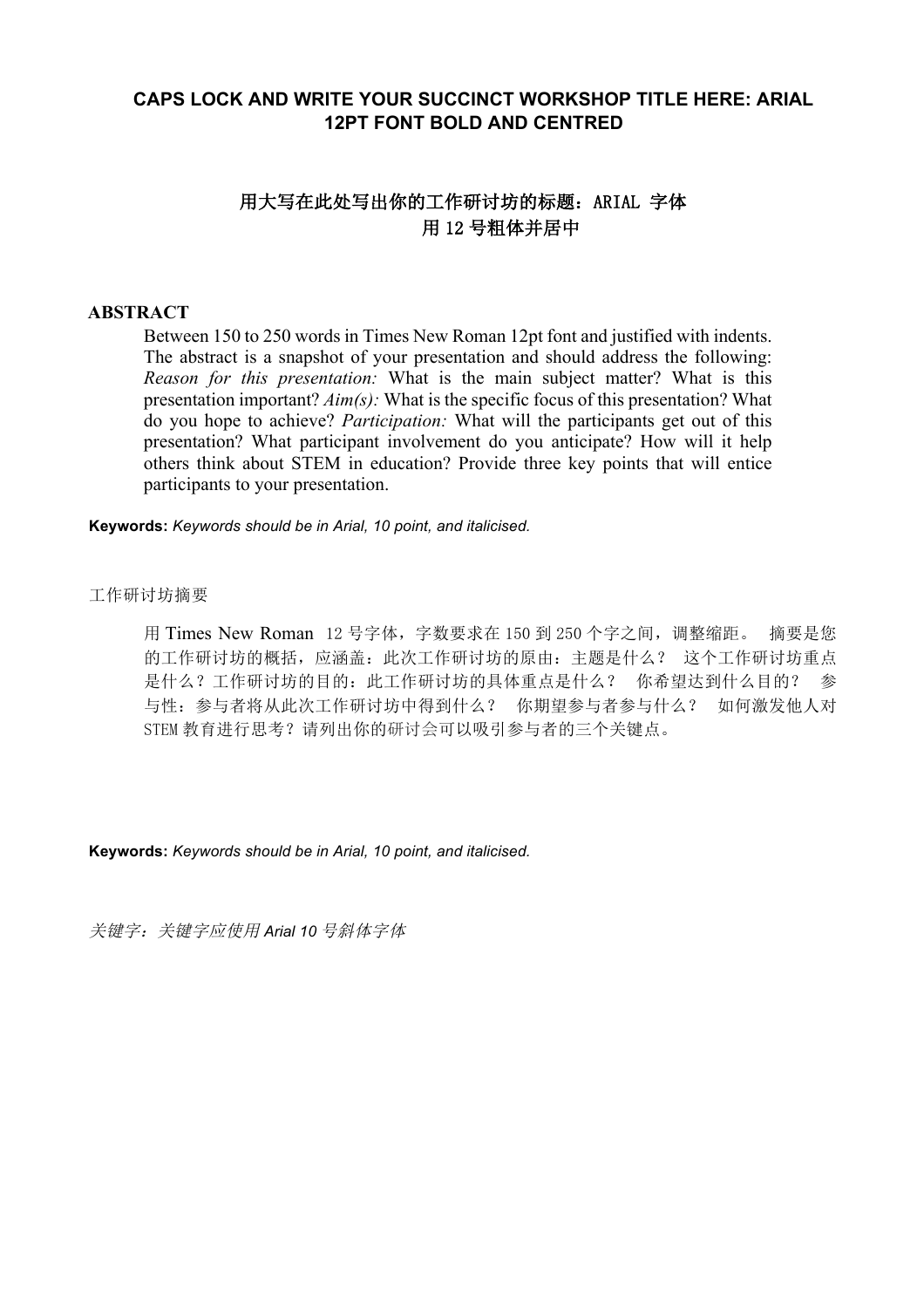Proposals must be a maximum of 2000 words in length. This includes all references, figures and tables, which should be kept to a minimum.

Times New Roman, 12 point is used as the normal font within the body of the submission. All text should be single spaced.

Paper size must be A4 with 2cm margins all around.

All text is to be left justified only.

工作研讨坊建议书最长不得超过 2000 字,包括所有参考文献目录、数据和表格,这些都需要最简 化。文章主体应使用 Times New Roman,12 号字体。 所有的文本都应该是单行区间。 纸张尺寸必须是 A4, 所有边距为 2 厘米。 所有的文本需要向左对齐。

Citations and References should be in APA style. Your reference list should take up not more than one (1) page, so please cite only key references.

Font should be 11 point Times New Roman with a hanging indent of 0.5 cm for subsequent lines.

引用之处和参考文献应该是 APA 的格式。 您的参考目录不得超过一(1)页,因此请仅引用最重要 参考文献。 字体应为 11 号的 Times New Roman 字体, 后续行的缩进距离为  $0.5$  厘米。

- $\Box$  Please leave all author details and identifiers off your document and naming convention. Please therefore submit your initial paper as STEM 2018\_workshop.doc
- o 请不要在提交的初稿中或标题内留有任何有关作者和任何能辨别出作者的信息。请将您的初 稿文件以 STEM 2018\_workshop.doc 提交

Should your submission be accepted by the committee, you will then be sent instructions to resubmit with author details included along with any requested amendments.

如果您的稿件一旦被委员会接纳,我们将通知您如何重新提交,包括提交作者的详细信息和需要所 要修改之处。